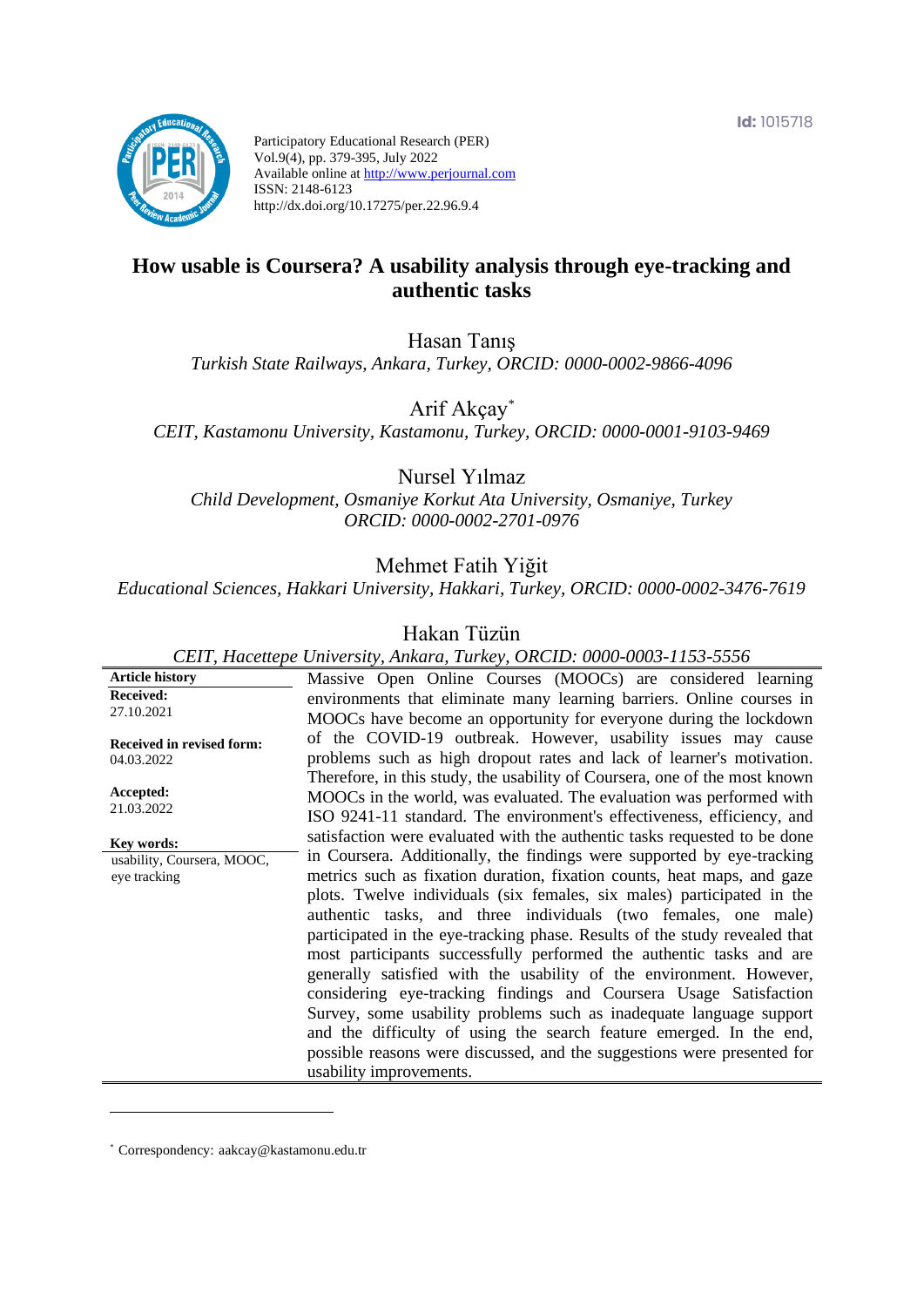#### **Introduction**

MOOCs provide an attractive learning platform for the users who may be out of training due to time, geographic location, formal requirements, and financial difficulties (McAuley et al., 2010). Because of this, the number of users in MOOCs increased compared to previous years. However, the users had high dropout rates (Gütl et al., 2014; Hone & El Said, 2016; Onah et al., 2014; Xiao et al., 2014). Studies explain that there are some causes of dropout problem such as lack of motivation (Mackness et al., 2013; Zaharias & Poylymenakou, 2009), subject difficulty and insufficient support (Mackness et al., 2010), lack of technological knowledge (Conole, 2013) and ineffective peer review (Onah et al., 2014). Moreover, some studies are showing that this problem may be caused by the level of usability of the learning environment (Park, 2007; Xiao et al., 2014). Wong et al. (2003) emphasized that the usability issue has a vital role in the success of e-learning environments. In this regard, investigating the usability of Coursera, the most used MOOC platform according to the user numbers (Classcentral, 2021), will make a unique contribution to the literature.

There are various definitions of usability in the literature. One of them is Nielsen's definition which explains usability with five different components. According to this definition, the "ease of communication between the interface of an environment and its users depends on "its learnability, efficiency, memorability, errors, and satisfaction" (Nielsen, 2012). Similar to Nielsen's usability definition, in ISO 9241-11, usability is explained as the use of a product in a context by certain users for performing specific tasks in terms of the effectiveness, efficiency, and satisfaction components of that product (Abran et al., 2003). To explain these components, effectiveness is that the user can do the task correctly and accurately. Efficiency is the resources that the user has spent while performing the specified task. Satisfaction is the positive or negative attitude of the user to the product (International Organization for Standardization, 2018).

Although the studies investigating the usability of MOOCs with eye-tracking are limited, there are some usability studies with different tools in the literature. For instance, Yousef et al. (2015) examined the usability of L2P-bMOOC, a MOOC platform founded by Aachen University. The platform's usability was measured by a questionnaire consisting of 21 questions and seven categories (eligibility for the task, being descriptive enough, eligibility for the user expectations, eligibility for learning, controllability, error tolerance, and customization). It was found from the research that the users found the L2P-bMOOC platform as usable, in general. In another study, the usability of leading MOOCs (e.g., Coursera, EdX, Udacity, Udemy, Miriada X) was investigated with a software called SortSite (Espada et al., 2014). This software examines the related webpage in many aspects (e.g., accessibility, browser compatibility, broken links, search optimization, and usability). The researchers found that Coursera had fewer problems than other MOOC environments and was more usable. Pireva et al. (2015) also explored the usability of Coursera, EdX, and Udacity platforms. Usability analysis was made by looking at users' facial expressions with a software called "Emotient Analytics". The findings showed that Coursera was more usable than the others considering the participants' facial expressions. Tsironis et al. (2016) compared the usability of EdX, Coursera, and Udacity platforms in their study. For the usability analysis of the MOOCs, the participants were expected to perform five tasks and were then asked to complete two usability surveys. The study results revealed that the participants performed the assigned tasks faster in Coursera and also viewed Coursera as more successful in terms of usability.

There are also various usability studies for MOOCs in Turkey. İşgör, Şimşek, and Turan

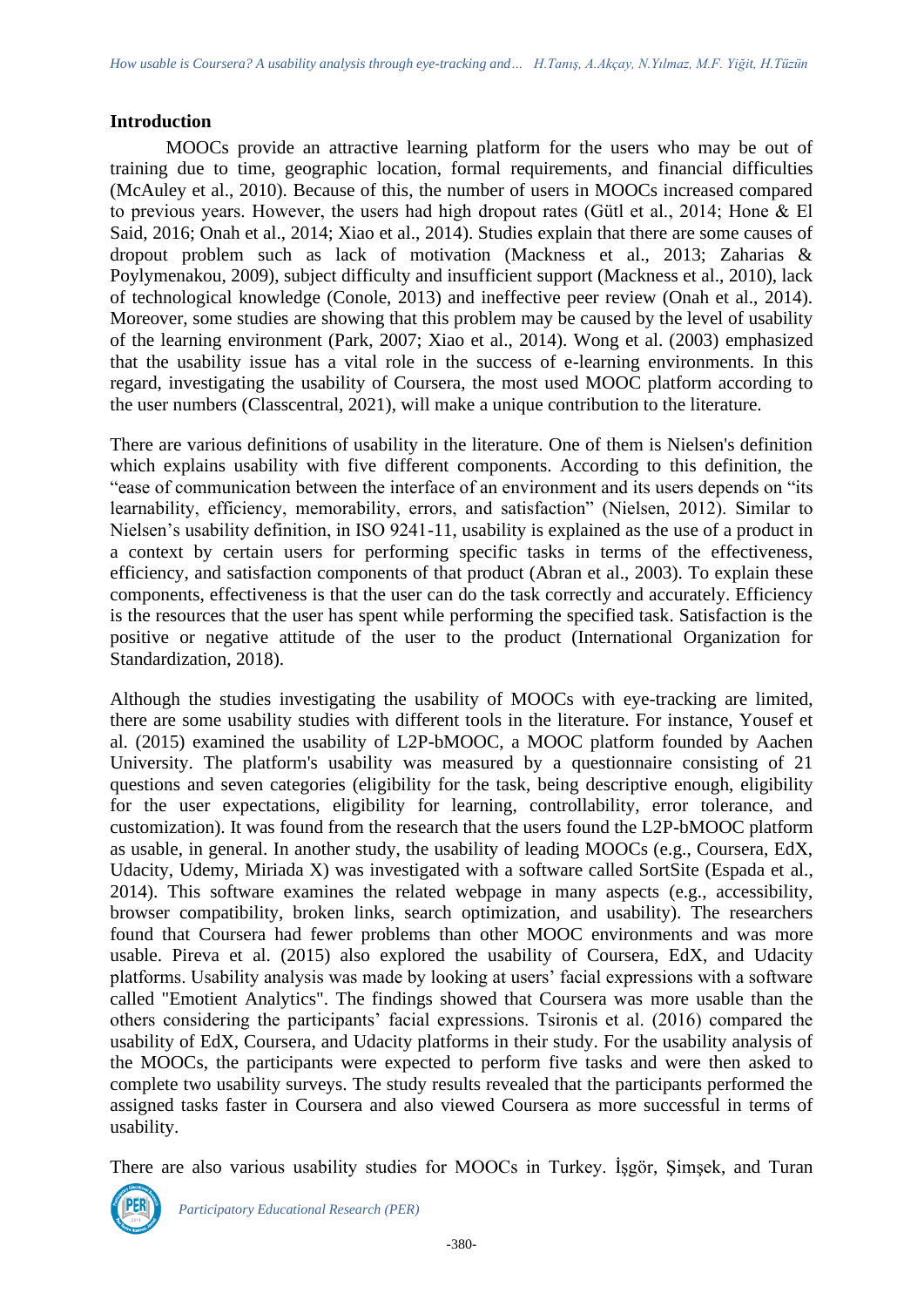(2017) investigated usability issues on Coursera, Udacity, and Udemy by survey method. In this research, the MOOCs' environments were compared to each other in terms of system usefulness, information quality, interface quality, and usability in general. Although the research was conducted for mobile devices, some usability issues on Coursera are taken into account in general such as lack of language support and inadequate search options. In another study, the usability of the pages in Udemy, Udacity, and Coursera was examined by the cognitive walkthrough method (Şahin & Durdu, 2021). Users were asked to complete the given tasks to identify the usability of the system. According to this, lack of transcript in course videos, inaccessibility of documents, the absence of password change page, difficult access of help page, and lack of communication in live support were identified as usability problems. However, the variables of effectiveness, efficiency, and satisfaction, which show the effort spent by the users while performing the tasks, were not discussed in the study. The usability of the Khan Academy platform was also examined through EEG in another study by Kelekçi (2019). The attention averages of the participants were evaluated with the system usability scale. EEG recordings were taken while performing the tasks. Although data derived from the EEG could provide objective findings regarding usability issues, identifying users' performance on specific tasks such as how long they look or how long they spent time might reveal usability problems in detail.

The studies examining the usability of MOOCs are scarce considering discussed points above. Moreover, the usability in these studies was analyzed mainly by a questionnaire or with automated software. However, in the current study, the usability of the MOOC platform was evaluated by using authentic tasks and eye-tracking methodology. When the literature is examined, there is no study that investigates the usability of MOOCs by the eye-tracking method. Therefore, this study will be differentiated from the other studies and contribute significantly to the literature.

#### *Purpose of the Study*

This study aims to evaluate the usability of a course given in a MOOC platform considering the user experience and perspective to present recommendations on usability issues. For these purposes, the study answers the question of "What is the usability level of Coursera, as being a MOOC platform?" The sub-questions of the research are also as follows:

- (1) What is the level of effectiveness for a course in the Coursera environment?
- (2) What is the level of efficiency for a course in the Coursera environment?
- (3) What is the level of satisfaction with a course in the Coursera environment?

The reason why Coursera was chosen for the research is that Coursera is the most used MOOC environment (Classcentral, 2021). Therefore, the research on Coursera could help to solve its usability problems and provide a design perspective in terms of usability issues to make other MOOC's environments more user-friendly.

## **Method**

In this study, the usability test method was used. The participants were given authentic tasks, and the data were collected through a questionnaire including three open-ended questions and eye-tracking. The data were analyzed in terms of effectiveness, efficiency, and satisfaction within the scope of ISO 9241-11 standard which is a multi-part International Organization for Standardization standard that addresses the ergonomics of human-computer interaction. In line with the analysis, suggestions were made to increase the usability of

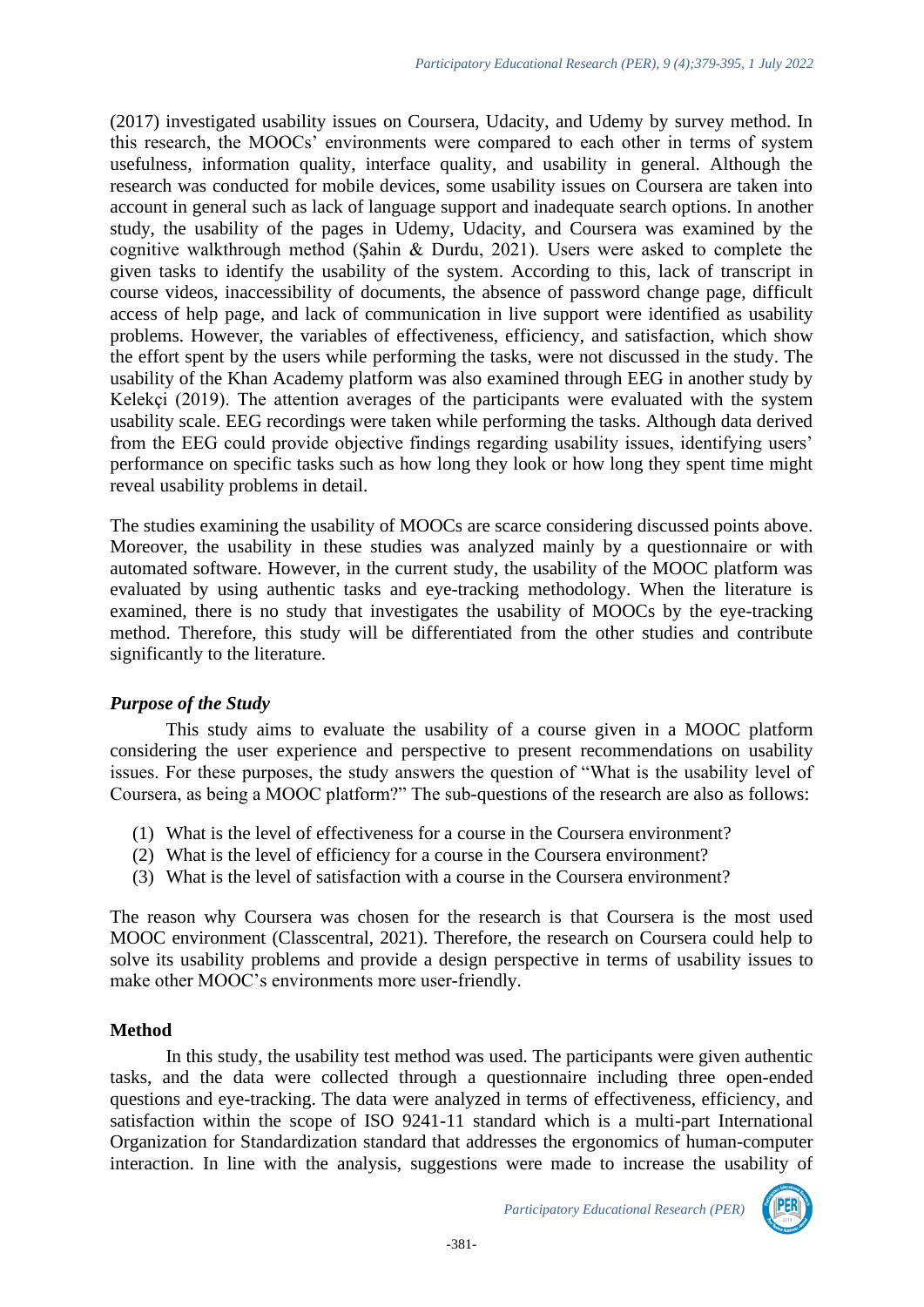MOOCs. The research has two parts. The first part is usability analysis considering ISO 9241- 11 with nine authentic tasks. The second part is eye-tracking research with seven tasks. Due to the closure of the forum page of the course during the research, the participants who did not manage to perform the forum usage-related tasks T7 and T8 using the eye-tracking method had completed seven tasks in total. Therefore, seven tasks were used for the overall study, and 2 extra tasks were added for the first phase.

Rubin and Chisnell (2008) point out three features of usability tests in the studies conducted to develop a product. These are (1) providing authentic users (2) with authentic tasks (3) in representative environments. Considering these suggestions, nine authentic tasks were determined for the participants to perform. While the participants carried out these tasks, the data on the achievement of the participants' tasks, the duration of the tasks, and the difficulties they encountered in performing these tasks were collected and recorded in terms of the ISO standard. In addition, with three open-ended questions, participants were asked to express their views on the environment usability issues and suggest solutions to the problems faced. The participation data were recorded via a program running in the background. In addition, eye-tracking technology was used to evaluate the usability of the learning environment and to support and enrich the findings. A consent form was prepared to obtain participants' consent for the research. Their real names and identities were carefully protected by the researchers considering ethical issues.

#### *Participants*

Volunteers studying or working at the education faculty of two universities in Turkey and with different demographic characteristics participated in the study. The convenience sampling method was chosen for the research. A total of 15 people participated in the research. Three of them only participated in the research phase using the eye-tracking method. Nielsen (2000) reported that five participants were sufficient to determine 85% of usability problems. Nielsen (2000) also stated that the number of participants should be 15 to determine most usability problems. According to this view, the number of participants included in the study is sufficient. The demographic characteristics of the participants are presented in Table 1.

| Part.           | Age | Gender | Graduation    | Comp. and Inter. Weekly<br>Literacy Level | Usage Time (Hours) | Internet Language Level<br>(English) | Online<br>Course<br>Experience | <b>MOOC</b><br>Experience |
|-----------------|-----|--------|---------------|-------------------------------------------|--------------------|--------------------------------------|--------------------------------|---------------------------|
| P <sub>1</sub>  | 33  | Female | Doctorate     | High                                      | $20+$              | Advanced                             | Yes                            | Yes                       |
| P <sub>2</sub>  | 29  | Female | Doctorate     | High                                      | 16-20              | Intermediate                         | Yes                            | No                        |
| P3              | 25  | Male   | Master        | High                                      | 16-20              | Intermediate                         | Yes                            | Yes                       |
| P <sub>4</sub>  | 20  | Female | Undergraduate | High                                      | $6 - 10$           | Beginner                             | Yes                            | No                        |
| P <sub>5</sub>  | 19  | Male   | Undergraduate | High                                      | $20+$              | Advanced                             | Yes                            | No                        |
| P <sub>6</sub>  | 27  | Male   | Undergraduate | Low                                       | $11 - 15$          | Intermediate                         | N <sub>0</sub>                 | No                        |
| P7              | 18  | Female | Undergraduate | Intermediate                              | $1-5$              | Advanced                             | Yes                            | No                        |
| P8              | 19  | Female | Undergraduate | Intermediate                              | $1-5$              | Intermediate                         | Yes                            | Yes                       |
| P <sub>9</sub>  | 19  | Male   | Undergraduate | High                                      | $20+$              | Beginner                             | Yes                            | No                        |
| <b>P10</b>      | 21  | Male   | Undergraduate | High                                      | $20+$              | Intermediate                         | Yes                            | Yes                       |
| P11             | 20  | Female | Undergraduate | High                                      | $11 - 15$          | Intermediate                         | Yes                            | No                        |
| P <sub>12</sub> | 29  | Male   | Undergraduate | Intermediate                              | $11 - 15$          | Intermediate                         | N <sub>0</sub>                 | No                        |
| ETP1            | 27  | Female | Doctorate     | High                                      | $20+$              | Advanced                             | Yes                            | Yes                       |

Table 1. Demographic Characteristics of Participants.



*Participatory Educational Research (PER)*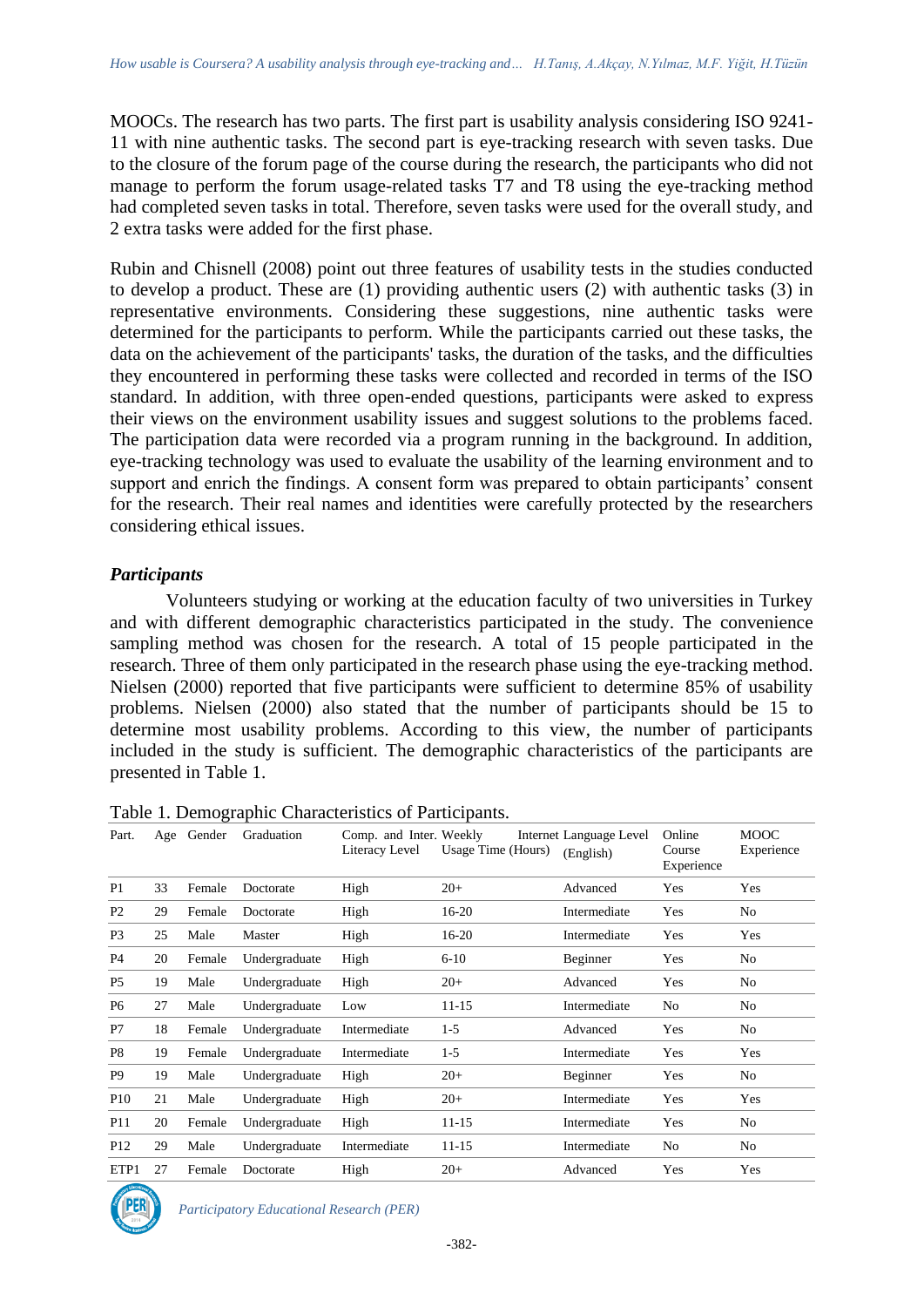| ETP2 | 50 | Female | Undergraduate | High | $20+$ | ntermediate | No  | No  |
|------|----|--------|---------------|------|-------|-------------|-----|-----|
| ETP3 | 28 | Male   | Master        | High | 6-10  | ntermediate | Yes | Yes |

P=Participant; ETP=Eye-Tracking Participant

When the characteristics of the research participants in Table 1 were examined, their ages ranged between 18 and 50. The research included eight female participants and seven male participants. The majority of the participants' educational level were undergraduate ( $n = 10$ ), followed by doctorate  $(n = 3)$  and master's degree  $(n = 2)$ . Most of the participants  $(n = 11)$ defined their level of computer and Internet use as high, three participants defined it as intermediate, and one participant as low. When asked about their weekly Internet usage time, more than half of the participants ( $n = 6$ ) said they used the Internet for more than 20 hours; two participants stated that they used it for 16-20 hours, three participants for 11-15 hours, two participants for 6-10 hours, and two participants for 1-5 hours. When asked about their English level, four participants said Advanced level, nine participants said Intermediate level, and two participants said they were at the beginner level. The vast majority of participants had already taken an online course  $(n = 12)$ , while the number of participants who have never had an online learning experience is three. The number of participants who know about taking courses in MOOC environments is six, while the number of participants who have not taken a course in a MOOC is nine.

#### *Data Collection and Analysis*

The usability of Coursera was evaluated in the research and a participatory-based usability evaluation method was preferred. The most effective way to determine the usability of a product is to analyze the user's experiences as a result of the interaction with the product (Dix et al., 2004). Within the scope of this research, the Effective Speaking course on Turkish language content was selected as a MOOC environment. This course is a six-week course aiming to develop basic features that make one's speech more effective; where you are given the necessary information to breathe correctly, use the voice well and effectively, and use authentic accent and intonation. The course consists of 29-course videos, five quizzes, and a final exam.

First, the researchers examined the course environment to identify the authentic tasks. The tasks in the background are based on taking a course, carrying out course activities, and leaving the course system. Within the scope of the course system, 12 tasks were initially identified, and three of these tasks were observed to be similar to other tasks. Thus, these tasks were removed. Finally, nine tasks were identified for this study, as indicated in Table 2.

|  | Table 2. Authentic Tasks |  |
|--|--------------------------|--|
|--|--------------------------|--|

| <b>Authentic Tasks</b>                                                                                                     |
|----------------------------------------------------------------------------------------------------------------------------|
| T1: Register to the Coursera website.                                                                                      |
| T2: Find courses in Turkish on social sciences.                                                                            |
| T3: Find the Effective Speaking course and register.                                                                       |
| T4: Find the description of the Effective Speaking course.                                                                 |
| T5: Find the 1st week of the Effective Speaking course.                                                                    |
| T6: Find and display the 1st-week quiz of the Effective Speaking course.                                                   |
| T7: Open a new topic in the discussion forum of the 1st week of the Effective Speaking course.                             |
| T8: Write an answer to a previously opened topic in the discussion forum of the 1st week of the Effective Speaking course. |
| T9: Leave the Effective Speaking course.                                                                                   |



*Participatory Educational Research (PER)*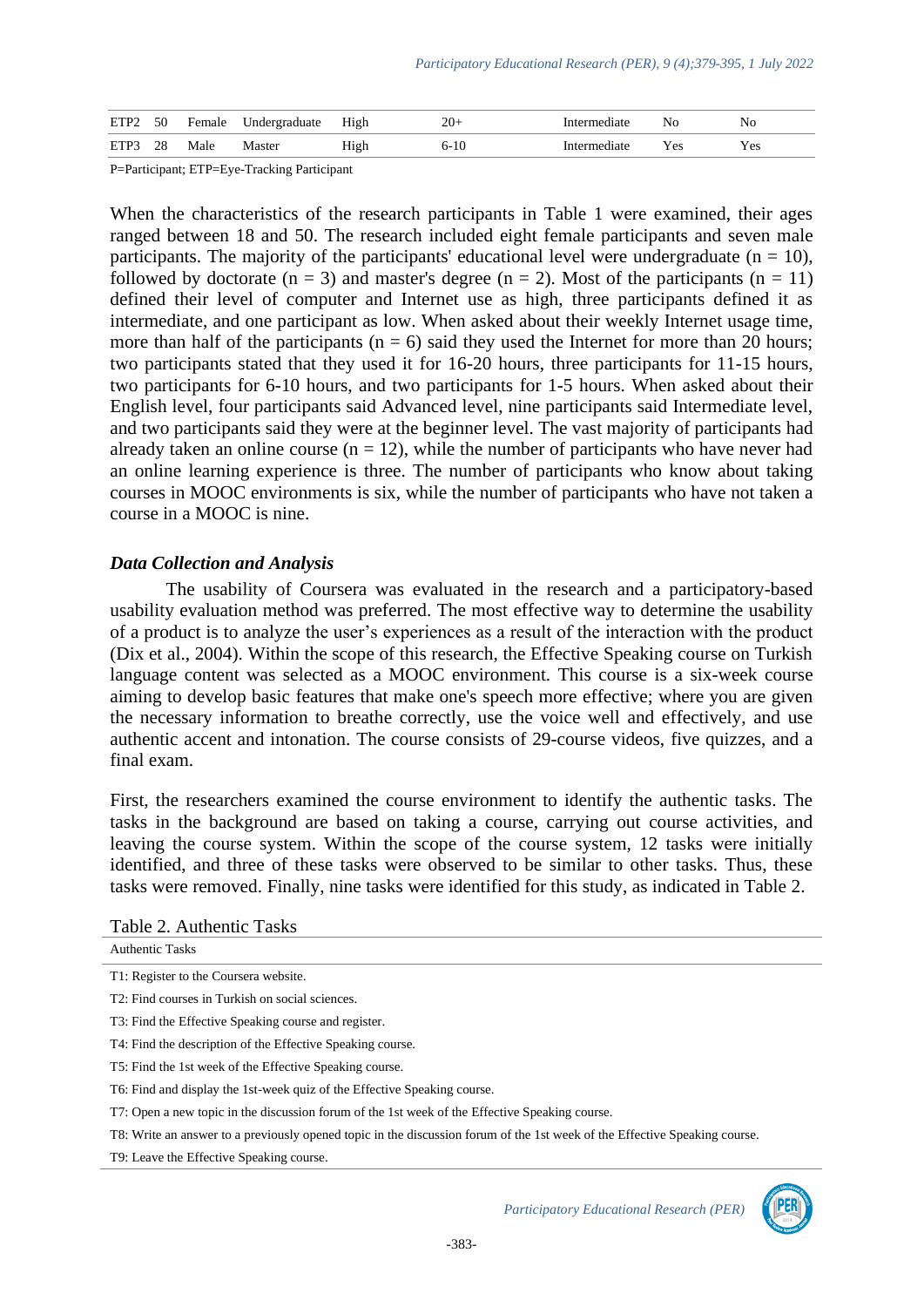In the first phase of the study, 12 participants were invited in a university classroom to research at different times. Participants performed the tasks with a 15.6-inch computer screen in 1366x768 resolution. Before the data collection, required checks and arrangements (resolution, light, Internet connection, camera, screen, and starting the sound recording) were made. The software was used in the background for recording audio and video data of the participants for ensuring the participant's natural behaviors. Screen recording of the participants led to the analysis of the data, such as how much time the participants spent on the task, whether they accomplished the tasks, and what task they had the most difficulty in. To equalize the starting point of the performances in the second and subsequent tasks, they were directed to start the task from the homepage. Therefore, the tasks were not connected as the participants performed each task separately. When a participant completed a task, she returned to the homepage to perform other tasks. The researchers informed the participants about the data to be collected and the purposes of using the data and read the tasks to the participants. The average data collection took almost 25 minutes per participant including informing them about the research and conducting the authentic tasks.

The second phase of the research was carried out in an eye-tracking laboratory with three participants who did not participate in the first stage. Three people were recruited as a convenience sampling method. The eye-tracking method was used to determine eye movements while performing authentic tasks at this phase. This method was applied in a Human-Computer Interaction Laboratory, and the eye-tracking data were collected with a Tobii T120 eye-tracking device. The device's calibration was conducted and the participants sitting positions and posture were adjusted before the tasks started. Then, the participants carried out the tasks respectively.

Once completing the tasks in both phases of the research, Coursera Usage Satisfaction Survey was applied to the participants. In this survey, there were four types of questions such as participants' demographic information, their satisfaction with the Coursera site, the challenges they faced, and their suggestions to address these challenges. Data were gathered about the participants' gender, level of education, level of computer and Internet use, level of foreign language (English), time of Internet use, online learning experience, and MOOC experience. After getting their demographic information, the following three questions were asked to the participants: "What do you think about Coursera in terms of the ease of use?", What are the difficulties you have experienced when using the Coursera website?, What are your suggestions for solving the challenges you faced on Coursera?"

In the data analysis process of the research, maximum, minimum, average, range, and total durations were evaluated about the achievement of authentic tasks and the time spent on the tasks by the participants. The participants' opinions in the Coursera Usage Satisfaction Survey were analyzed to understand to what extent the participants were satisfied with the usability. Fixation count and total fixation duration of the data obtained from the eye-tracking method were analyzed using Tobii Studio 3.4.6 software. To get information about where they looked, how long they looked, and how many times they looked on the screen while performing the tasks, heat maps and gaze plot data were used. The heat maps and the gaze plots were created from the homepage where the participants started to perform the tasks.

The qualitative data from the Coursera Usage Satisfaction Survey were analyzed with the authors to reveal the satisfaction level of the Coursera. The authors followed the data analysis steps provided by Creswell (2003). These are (1) organizing and preparing the data, (2) reading through all the data, (3) coding, and (4) interpreting for themes. To do this, an online

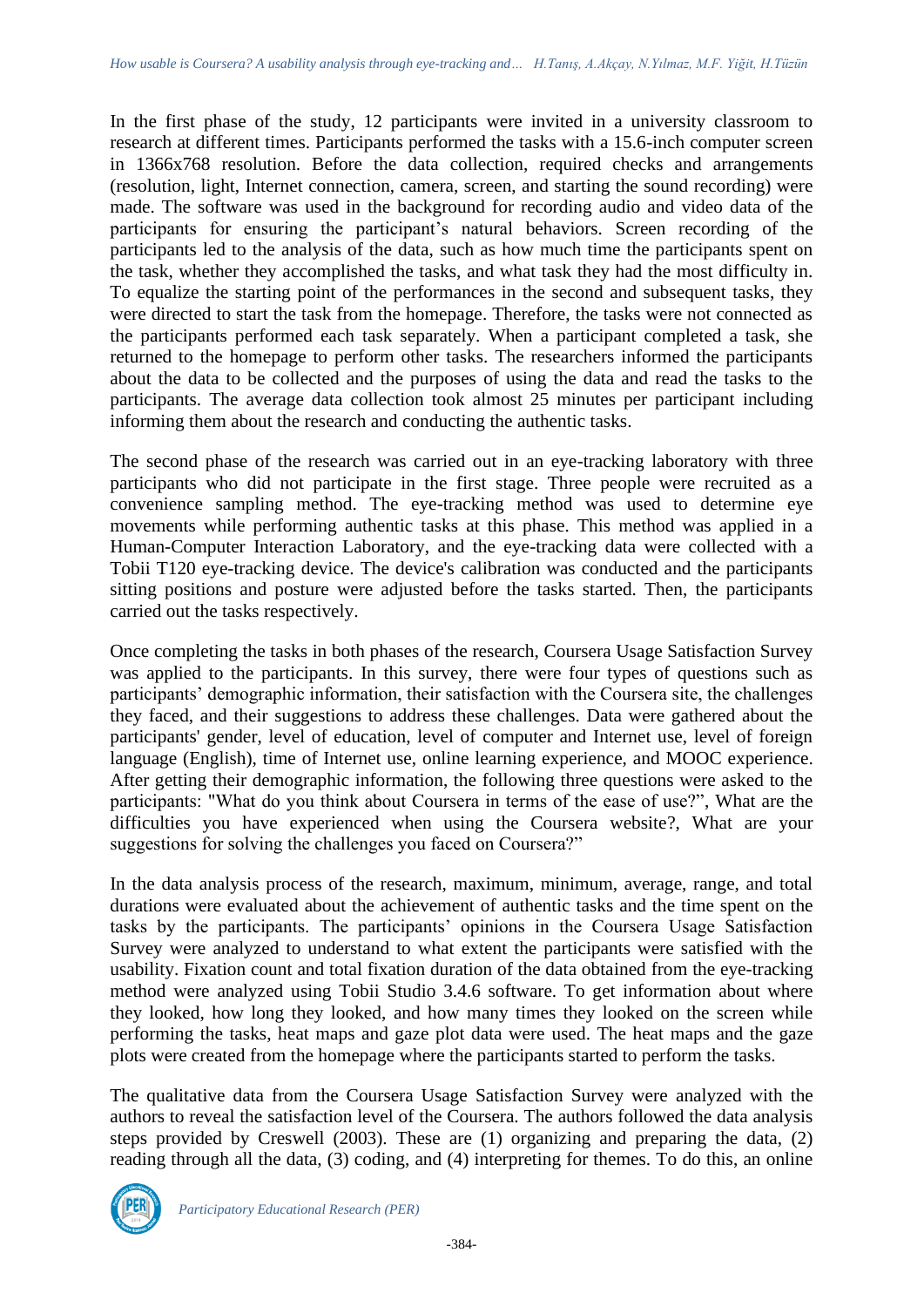document including participants' comments was prepared and shared with all authors so that participants could read through all the comments. Then, they coded the conversations and made their comments on them about the usability issues. All the authors checked each other's codes on the document in order to provide an intercoder agreement (Creswell, 2003). After the coding and checking procedure, the themes were created with the agreement of all the authors considering codes.

## **Findings**

## *Findings Related to the Effectiveness of Coursera's Usability*

The ISO 9241-11 standard defines effectiveness as "the extent to which planned activities are realized and planned results are achieved." Effectiveness could be considered as an indicator of usability as many relevant studies employ the effectiveness variable to determine user's completion accuracy on specific tasks (Arthana, Pradnyana & Dantes, 2019; Green & Pearson, 2006; Hussasin, Mkpojiogu & Hussain, 2015). Therefore, the effectiveness variable was used to identify the tasks' performance and the participant's achievement percentage both in the research.

In the first phase of the study, 12 participants performed nine authentic tasks, and the effectiveness analysis was performed. The effectiveness analysis of the participants is presented in Table 3. This table presents the completion status of the tasks, task achievement percentage, and participants' overall achievement of accomplishing the tasks.

| Participants           | T1           | T <sub>2</sub> | T <sub>3</sub>   | T4               | T <sub>5</sub> | T <sub>6</sub> | T7           | T8           | T <sub>9</sub>   | Achievement Percentage |
|------------------------|--------------|----------------|------------------|------------------|----------------|----------------|--------------|--------------|------------------|------------------------|
| P <sub>1</sub>         | 1            | $\theta$       | 1                |                  | 1              | 1              | 1            | 1            | 1                | 88,9                   |
| P <sub>2</sub>         | 1            | $\mathbf{0}$   | 1                |                  | 1              | 1              | 1            | 1            | $\mathbf{1}$     | 88,9                   |
| P <sub>3</sub>         | 1            | 1              | 1                | 1                | 1              | 1              | 1            | 1            | 1                | 100                    |
| P4                     | 1            | $\mathbf{0}$   | $\mathbf{0}$     | 1                | 1              | 1              | 1            | 1            | $\mathbf{1}$     | 77,8                   |
| P <sub>5</sub>         | 1            | $\mathbf{0}$   | $\mathbf{0}$     | 1                | 1              | 1              | 1            | 1            | $\mathbf{1}$     | 77,8                   |
| P <sub>6</sub>         | 1            | 1              | 1                |                  | 1              | 1              | $\mathbf{0}$ | $\mathbf{0}$ | $\mathbf{1}$     | 77,8                   |
| P7                     | $\mathbf{1}$ | $\mathbf{0}$   | $\mathbf{0}$     | $\mathbf{0}$     | 1              | 1              | 1            | $\mathbf{1}$ | $\boldsymbol{0}$ | 55,6                   |
| P <sub>8</sub>         | 1            | $\mathbf{0}$   | 1                | $\mathbf{0}$     | 1              | 1              |              | 1            | 1                | 77,8                   |
| P <sub>9</sub>         | 1            | $\theta$       | $\boldsymbol{0}$ | $\mathbf{0}$     | 1              | 1              | $\mathbf{0}$ | $\mathbf{0}$ | $\theta$         | 33,3                   |
| <b>P10</b>             | 1            | $\mathbf{0}$   | $\mathbf{0}$     | $\boldsymbol{0}$ | $\mathbf{0}$   | 1              | 1            | $\mathbf{0}$ | $\mathbf{0}$     | 33,3                   |
| P11                    | 1            | $\mathbf{0}$   | $\mathbf{0}$     | $\mathbf{0}$     | $\mathbf{1}$   | 1              | 1            | $\mathbf{1}$ | $\mathbf{1}$     | 66,7                   |
| P <sub>12</sub>        | 1            | $\mathbf{0}$   | $\mathbf{0}$     | $\mathbf{0}$     | 1              | 1              | 1            | $\mathbf{1}$ | $\mathbf{1}$     | 66,7                   |
| Achievement Percentage | 100          | 16,7           | 41,7             | 50               | 91,7           | 100            | 83,3         | 75           | 75               | 70,3                   |

Table 3. Effectiveness Analysis of Coursera's Usability

1=Complete; 0=Incomplete

Coursera's usability effectiveness was analyzed through the successful completion of authentic tasks. The participants completed 70.3% of the tasks. They successfully completed the "Register to the Coursera website" task (T1) and "Find and display the 1st-week quiz of the Effective Speaking course" task (T6). Web page components where these tasks are performed may be considered usable. While most of the participants were successful in the "Find the 1st week of Effective Speaking course" task (T5), only one failed. Furthermore, the

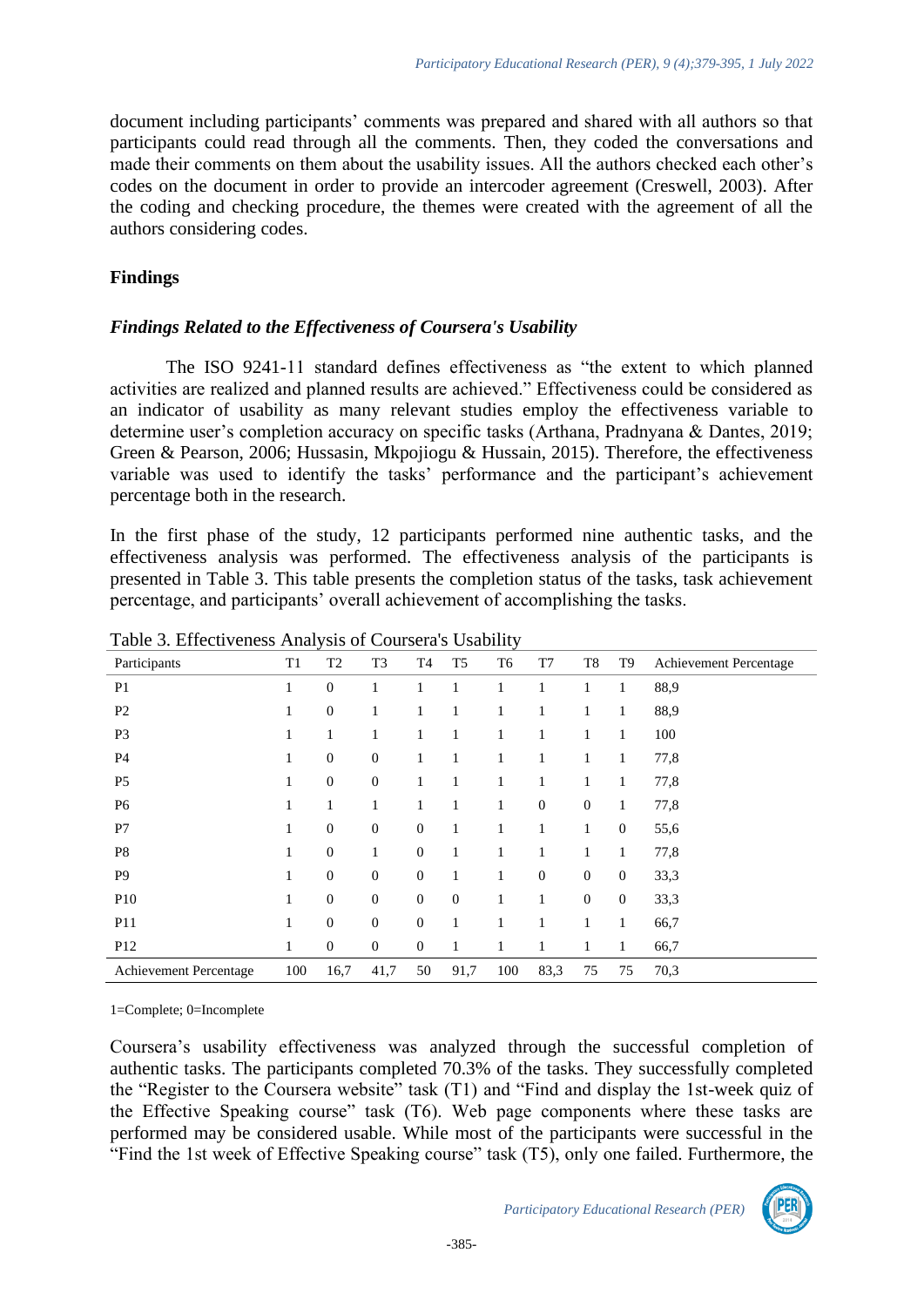participants did not generally have problems viewing the contents of the courses they enrolled in. The majority of them completed T7, T8, and T9 related to using and leaving the discussion forum. Only half of the participants accomplished the "Find the description of the Effective Speaking course" task (T4), which shows that they had trouble finding the explanation about the course. Additionally, most of the participants failed the "Find the Effective Speaking course and register" task (T3). Based on this, they had problems in searching and registering for courses in Coursera. "Find courses in Turkish on social sciences" task (T2) had the least success percentage. The usability of the site's advanced search feature is low in the task that only two of the participants were successful at. Only one of the participants completed all tasks successfully.

## *Findings Related to the Efficiency of Coursera's Usability*

The efficiency variable is also considered another indicator to determine usability issues. Efficiency presents the level of the user's time in completing the task (Arthana, Pradnyyana & Dantes, 2019) and measures how a system usage straightforward in providing data and information (Susanto, Prasetyo & Astuti, 2018). In this regard, efficiency data were collected to understand how Course usage is easy and accessible for the research.

In the efficiency analysis for Coursera, the time spent on the tasks was presented. The time spent by the participants for each task and the sum of these durations, the maximum and minimum time spent, and the average time spent on the tasks is presented in Table 4.

| Participants    | T <sub>1</sub> | T2   | T <sub>3</sub> | T4   | T <sub>5</sub> | T <sub>6</sub> | T7     | $\rm{T}8$ | T <sub>9</sub> | Total Time (sec) |
|-----------------|----------------|------|----------------|------|----------------|----------------|--------|-----------|----------------|------------------|
| P <sub>1</sub>  | 19             | 132  | 31             | 25   | 26             | 51             | 52     | 37        | 67             | 440              |
| P <sub>2</sub>  | 35             | 136  | 29             | 30   | 42             | 26             | 40     | 36        | 62             | 436              |
| P <sub>3</sub>  | 28             | 37   | 31             | 15   | 23             | 27             | 32     | 29        | 8              | 230              |
| P4              | 57             | 90   | 126            | 23   | 62             | 27             | 73     | 47        | 61             | 566              |
| P <sub>5</sub>  | 45             | 93   | 83             | 49   | 45             | 22             | 42     | 32        | 46             | 457              |
| P <sub>6</sub>  | 97             | 86   | 102            | 85   | 104            | 35             | 60     | 68        | 29             | 666              |
| P7              | 34             | 68   | 139            | 76   | 89             | 25             | 119    | 65        | 113            | 728              |
| P <sub>8</sub>  | 24             | 98   | 70             | 104  | 113            | 20             | 44     | 48        | 23             | 544              |
| P <sub>9</sub>  | 116            | 44   | 69             | 80   | 63             | 20             | 109    | 88        | 92             | 681              |
| P <sub>10</sub> | 46             | 54   | 107            | 94   | 89             | 40             | 42     | 67        | 60             | 599              |
| P <sub>11</sub> | 30             | 159  | 140            | 60   | 21             | 25             | 37     | 32        | 19             | 523              |
| P <sub>12</sub> | 51             | 50   | 64             | 92   | 30             | 33             | 32     | 35        | 37             | 424              |
| Minimum         | 19             | 37   | 29             | 15   | $21\,$         | 20             | 32     | 29        | $8\,$          | 230              |
| Maximum         | 116            | 159  | 140            | 104  | 113            | 51             | 119    | 88        | 113            | 728              |
| Range           | 97             | 122  | 111            | 89   | 92             | 31             | $87\,$ | 59        | 105            | 498              |
| Mean            | 48,5           | 87,3 | 82,6           | 61,1 | 58,9           | 29,3           | 56,8   | 48,7      | 51,4           | 524,5            |

Table 4. Efficiency Analysis of Coursera's Usability

When the participants are examined in general considering Table 4, the "Find courses in Turkish on social sciences" task (T2) is the one on which the participants spent the most time (87,3 sec). In this respect, it can be said that the use of advanced search within the site is not usable. In addition, this is the task where individual differences are the greatest (122 sec). The task with the lowest time spent in the "Find and display the 1st-week quiz of the Effective Speaking course" task (T6) with 29.3 sec. This task is also where individual differences are

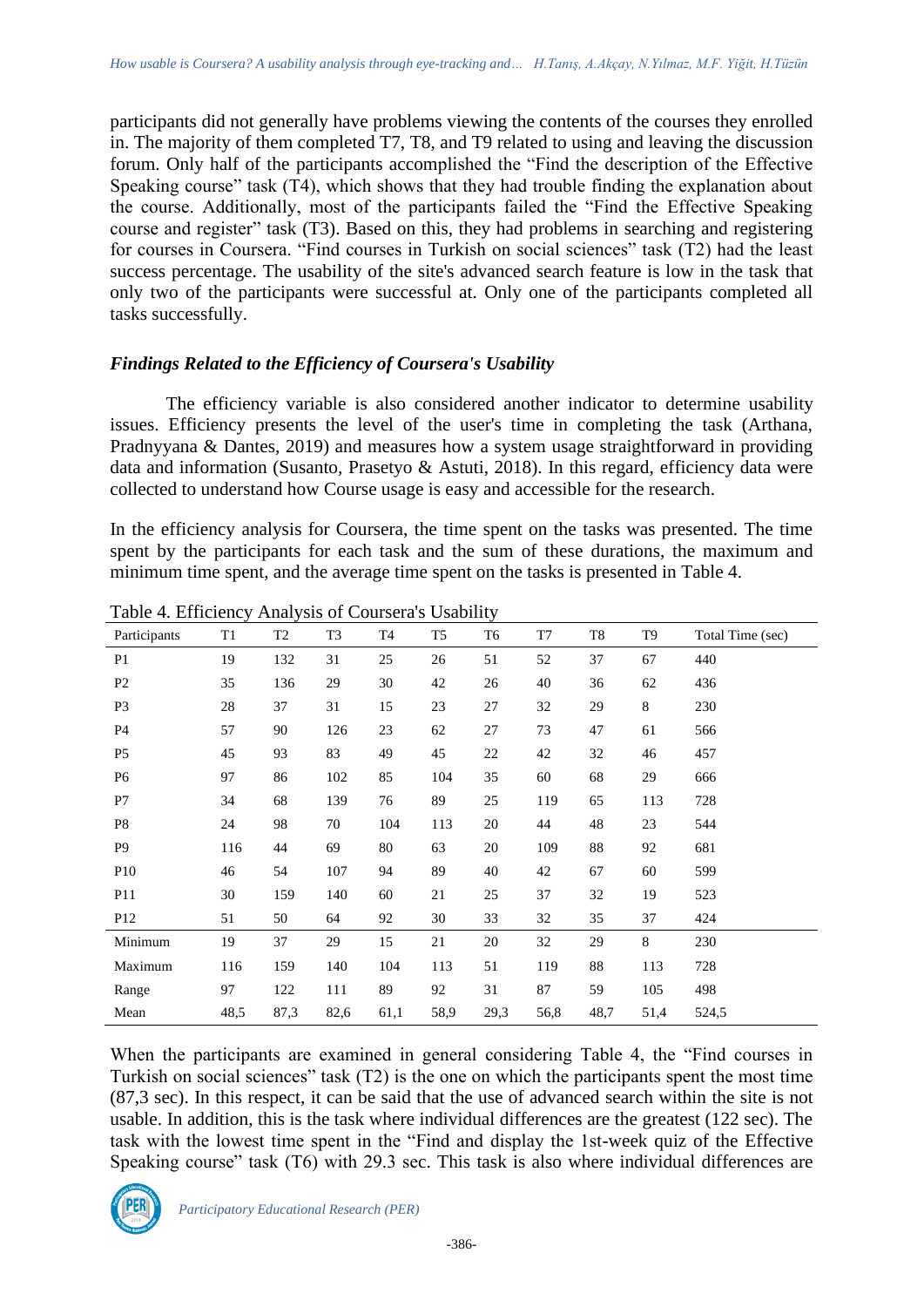the lowest since it has the least range value (31 seconds).

## *Findings from Coursera Usage Satisfaction Survey*

The satisfaction levels of Coursera were identified through a survey conducted after the participants performed the authentic tasks. Through this survey, questions were asked to the participants. These themes emerged after analyzing the qualitative data namely, design issues, lack of language support, and complexity of search bar usage (Table 5).

| <b>Themes</b>     | Codes                          | Participant's Answers                                  |  |  |  |  |  |
|-------------------|--------------------------------|--------------------------------------------------------|--|--|--|--|--|
|                   |                                | P3: "From the design point of view, important parts    |  |  |  |  |  |
|                   | Out of date design perspective | on the Internet page are not sufficiently eye-         |  |  |  |  |  |
|                   |                                | catching."                                             |  |  |  |  |  |
|                   |                                | P7: "It has a complicated system; I do not think it is |  |  |  |  |  |
|                   |                                | user-friendly either."                                 |  |  |  |  |  |
| Design issues     | Usage complexity               | P10: "Everything is mixed up."                         |  |  |  |  |  |
|                   |                                | P12: "It is so hard to use, to be honest."             |  |  |  |  |  |
|                   |                                | P12: "The sections were a bit confusing."              |  |  |  |  |  |
|                   |                                | P1: "General design and usability were high."          |  |  |  |  |  |
|                   | Relatively usable design       | P5: "In terms of design and usability, it is at a      |  |  |  |  |  |
|                   |                                | usable level."                                         |  |  |  |  |  |
|                   |                                | P3: "On the Turkish course page, I couldn't access     |  |  |  |  |  |
|                   |                                | the pages I wanted in some parts because my            |  |  |  |  |  |
|                   |                                | English was not good enough."                          |  |  |  |  |  |
|                   | Absence of Turkish language    | P7: "Not being in Turkish may cause some trouble       |  |  |  |  |  |
| Lack of language  |                                | for the Turkish users."                                |  |  |  |  |  |
| support           |                                | P3: "I had problems due to my lack of English."        |  |  |  |  |  |
|                   |                                | P12: "The fact that it was English made it difficult   |  |  |  |  |  |
|                   |                                | for me."                                               |  |  |  |  |  |
|                   | Complex language usage         | P12: "Some parts being in English made it difficult    |  |  |  |  |  |
|                   |                                | for me."                                               |  |  |  |  |  |
|                   |                                | P7: "It is hard to find the advanced search feature.   |  |  |  |  |  |
|                   | Difficult to find courses      | P1: "It is sometimes confusing which course is         |  |  |  |  |  |
| The complexity of |                                | where."                                                |  |  |  |  |  |
| search bar usage  |                                | P2: "I had difficulty in finding forums."              |  |  |  |  |  |
|                   | Lack of explanation            | P1: "The explanations of the course search tool        |  |  |  |  |  |
|                   |                                | were insufficient.                                     |  |  |  |  |  |

The participants stated that the use of the environment, in general, was problematic. Moreover, the system was very confusing, and the essential parts of the site were not catching the eye. On the other side, the participants with a higher level of computer experience stated that the system is generally usable. Additionally, the participants, who said that using the system was complex, stated that it should be reorganized with a more precise and simple design. In line with these views, it was seen that Turkish language support could not be achieved at sufficient levels. The lack of language support of Coursera and the fact that the menus and applications in the learning environment are not fully adapted to the Turkish language are among the problems experienced by the participants.

The participants suggested a consistent design for language support. Apart from this problem, the difficulty in using the search feature in the environment was another major problem. The search feature in a web page has a vital role in finding the components of the task. In this respect, the problem with the search capability is a usability issue in the Coursera learning environment.

Overall, the general design has good usability for the participants, but it still has some usability issues. In this case, the design should be simplified. Language support is a vital

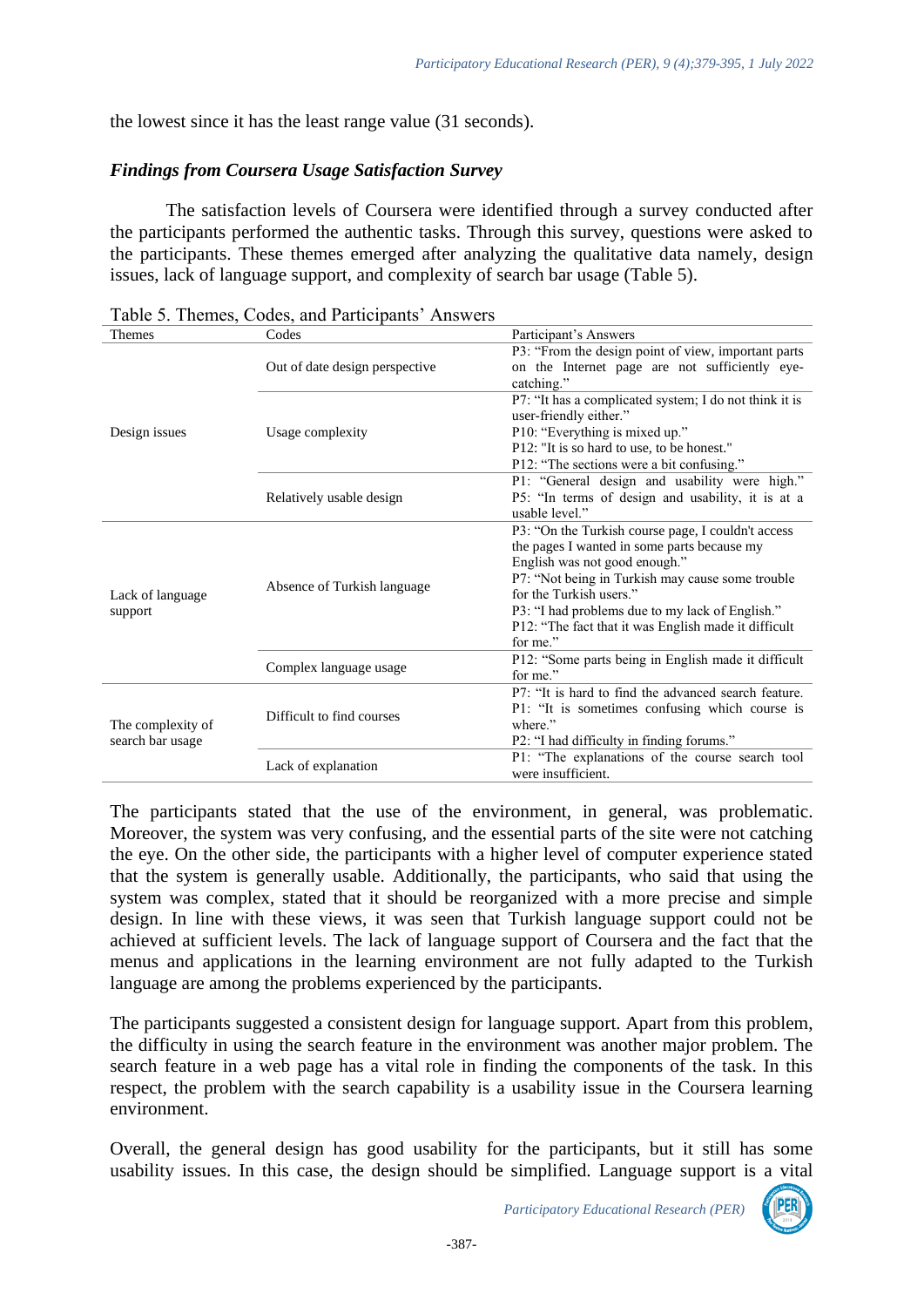usability factor with a more specific perspective on usability issues. The user interface language is not Turkish, or that only a part of it is Turkish is seen as a big problem for the participants who do not speak English. In this respect, Coursera should provide consistent language support. In addition, they had difficulties in searching for courses and the search menu being complex, hard to understand, and reaching effects the completion of many tasks. Although the search bar is at the top, access to advanced search options was challenging for the participants. It can be suggested that the advanced search option be more clearly placed on the site.

## *Eye-Tracking Findings*

Three participants took part in the second phase of the research, and seven tasks were performed in the eye-tracking method. Heat map and gaze plot were used in the analysis of eye-tracking data. Heat maps are the images where the focus points of the users are shown with the different colors according to the frequency of their focus. A gaze plot is the visual data indicating the order, number, and duration of the focus of one or more users on the screen (Nielsen & Pernice, 2009). In addition, the pages were divided into areas of interest to determine the focus of the participants on them.

None of the participants managed to perform the "Find the description of the Effective Speaking course" task (T4) (Table 6). However, the participants assumed they had completed the task and went on to the other task. There are different explanations in several areas of the Effective Speaking course in the Coursera area. In addition to this, the "Leave the Effective Speaking course" task (T9) was completed by one of the participants (ETP1) in a very long time (222 sec) compared to the other participants. Only one participant could not complete the "Find courses in Turkish on social sciences" task (T2) and "Leave the Effective Speaking course" task (T9), while others completed them.

| Participants     | T1 | Dur. | T <sub>2</sub> | Dur. | T3 | Dur. | T4             | Dur. | T5           | Dur. | T6 | Dur. | T9       | Dur. |
|------------------|----|------|----------------|------|----|------|----------------|------|--------------|------|----|------|----------|------|
| ETP1             |    | 46   |                | 44   |    | 39   | $\overline{0}$ | 20   | $\mathbf{L}$ | 45   |    | 45   |          | 222  |
| ETP <sub>2</sub> |    | 88   | $\theta$       | 131  |    | 45   | $\overline{0}$ | 46   | $\perp$      | 23   |    | 29   | $\Omega$ | 70   |
| ETP3             |    | 57   |                | 39   | 1  | 46   | $\theta$       | 34   | $\mathbf{I}$ | 24   |    | 28   |          | 20   |
| Mean             |    | 64   |                |      |    | 43   |                | 33   |              |      |    | 34   |          | 104  |

Table 6. Data for Performance Tasks Recorded by Eye-tracking (duration)

1=Complete; 0=Incomplete

The heat map and gaze plot data of the participant ETP2 for the "Find courses in Turkish on social sciences" task (T2), the task with the lowest completion rate, are presented in Figure 1. Having taken the lowest completion rate was obtained in the first phase of the study for T2 task, eye-tracking data was also examined to understand usability issues in detail related to the task.

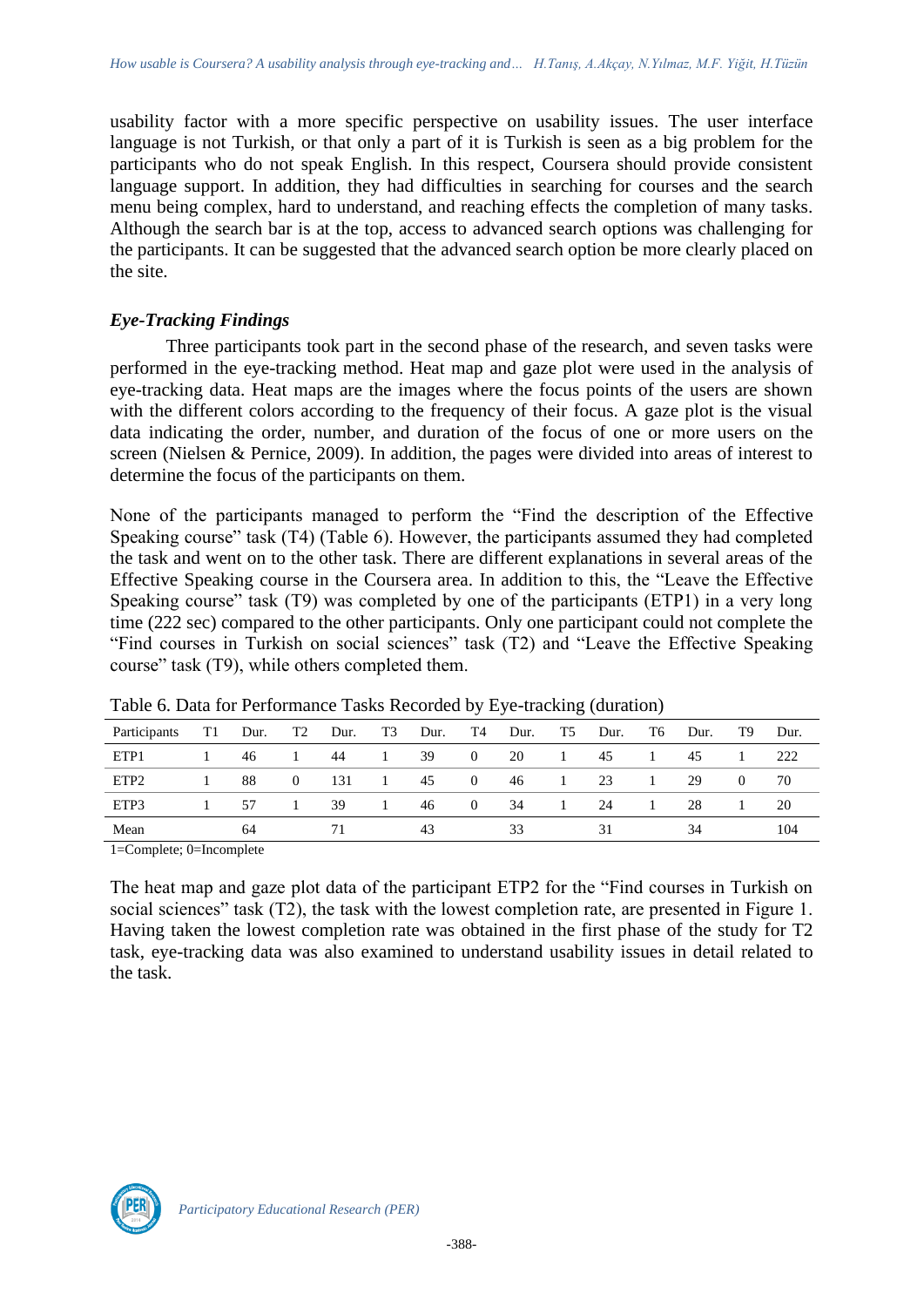

Figure 1**.** Participant ETP2's Heat Map and Gaze Plot of T2 (Find Courses in Turkish on Social Sciences)

Looking at the heat map in Figure 1, the participant had almost no focus on the search bar, which is the most critical area for the search task. This is evident that the heat zones in which the participant focuses heavily, the menu and the content part, are darker. Hence, placing the search bar, the essential component of searching the courses in a MOOC environment should be more visible and easier to reach. In addition, menu or content suggestions distract the participant's attention during the search. Figure 1 also shows where the participant was looking while performing the task. According to this data, the participant could not find the search bar and thus failed to perform the search task.



Figure 2**.** Participant ETP1's Heat Map of T9 (Leave the Effective Speaking Course)

Another eye-tracking data is the process of ETP1 fulfilling the "Leave the Effective Speaking course" task (T9) in Figure 2. The participant spent more time on this task (222 sec) compared to other tasks since she could not find leaving the course menu. She surfed in different pages, then learned how to leave the course from the website's help menu. Finally, she was able to leave the Effective Speaking course. That is, the tasks were performed mostly by the trial-and-error method by the participant. ETP1's eye-tracking data in Figure 2 show that she did not focus on the triple-dot mark "..." next to the course information used for leaving any course. This can be considered a vital usability problem in Coursera because a user who wants to leave the system may not understand a complicated symbol such as tripledot (...).

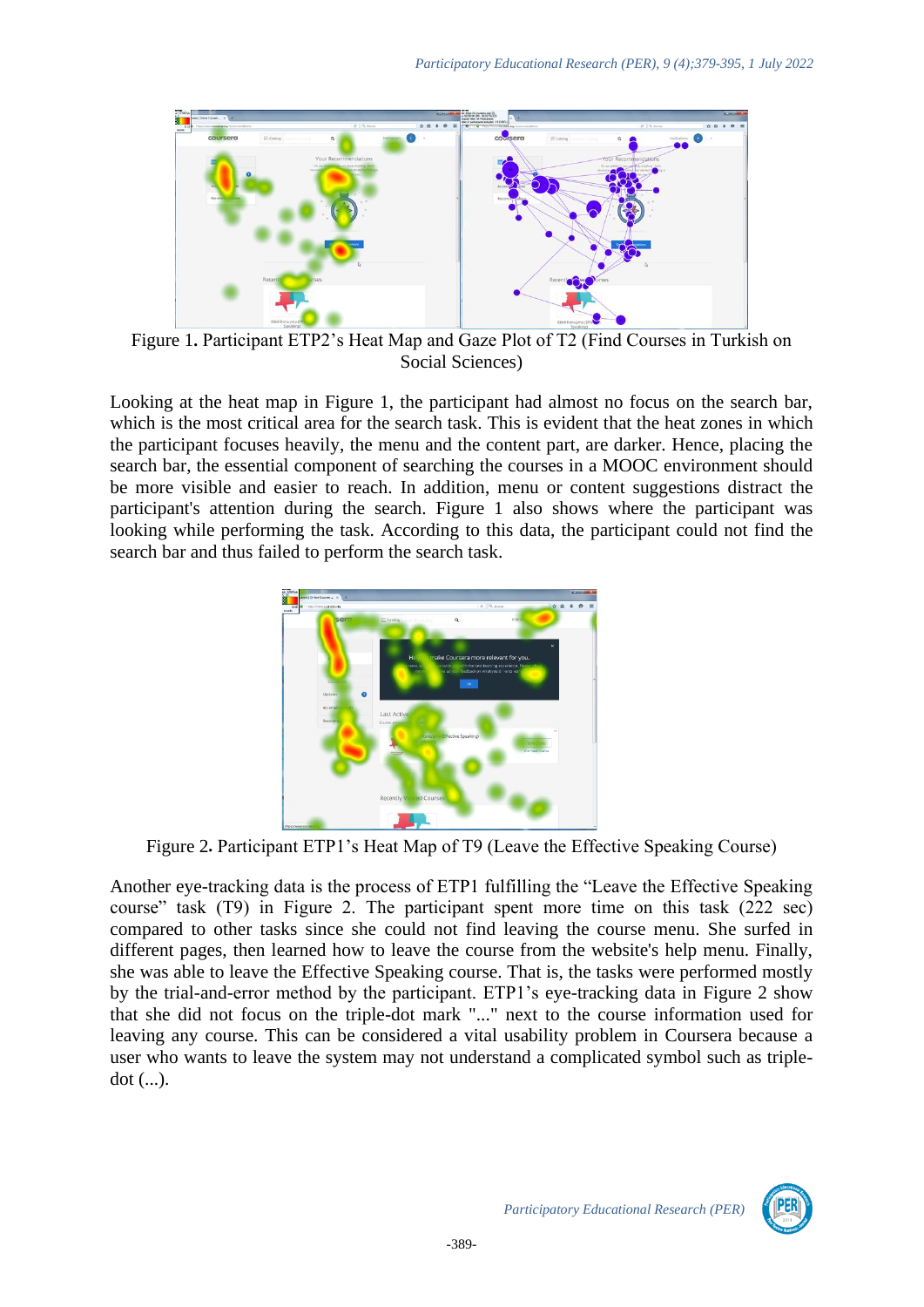| coursera<br>Explore -<br>Logo                                                                                                                                                                                                           | What do you want to Search Bar                                             |                                                                                                                                   |                                                                                                                                                       | O                                                                                    | For Enterprise User Menu                                                                              |  |  |
|-----------------------------------------------------------------------------------------------------------------------------------------------------------------------------------------------------------------------------------------|----------------------------------------------------------------------------|-----------------------------------------------------------------------------------------------------------------------------------|-------------------------------------------------------------------------------------------------------------------------------------------------------|--------------------------------------------------------------------------------------|-------------------------------------------------------------------------------------------------------|--|--|
| <b>My Courses</b><br><b>Last Active</b><br><b>Inactive</b><br>Completed<br>Updates<br>Accomplishments<br>Recommendations<br>Side Menu                                                                                                   | <b>coursera</b><br>for Business                                            |                                                                                                                                   | Upskill Your Team In 2019<br>Learn more<br><b>Last Active</b><br>You don't have any active courses right now.<br>c<br>a<br><b>Explore our Catalog</b> | World-class Learning on an Enterprise Platform                                       | <b>Area of Suggestion</b>                                                                             |  |  |
| coursera<br>Coursera provides universal access to<br>the world's best education, partnering<br>to offer courses online.<br><b>Area of Site Info</b><br>@ 2019 Coursera Inc. All rights reserved.<br>Download on the<br><b>App Store</b> | with top universities and organizations<br>GET IT ON<br><b>Google Play</b> | COURSERA<br>About<br>Leadership<br>Careers<br>Catalog<br>Certificates<br><b>Degrees</b><br>For<br>Enterprise<br>For<br>Government | <b>COMMUNITY</b><br>Learners<br>Partners<br><b>Developers</b><br>Beta<br>Testers<br>Translators                                                       | CONNECT<br>Blog<br>Facebook<br>LinkedIn<br>Twitter<br>Sub Menu Press<br>Tech<br>Blog | <b>MORE</b><br>Terms<br>Privacy<br>Help<br>Accessibility<br>Contact<br>Directory<br><b>Affiliates</b> |  |  |

Figure 3**.** Area of Interests of the Coursera User Homepage

Eye-tracking data regarding the respective Area of Interests (AOIs) are presented in Figure 3. When the total fixation duration variable is taken into account of the eye-tracking data shown in Figure 4, the areas with the most duration from the fields on the user homepage are as follows: area of recommendation/suggestion and side menu. The areas with the least focus time are the logo, submenu, and search bar. According to this, after the participants have logged in to the Coursera site, it is seen that the recommendations area is more prominent on this screen. There are no performance tasks related to this field within the authentic tasks. However, it can be inferred that the relevant area has a blue and large icon with a distinctive design that attracts the participants' attention. As a result, they focus more on this region.



Figure 4**.** Total Fixation Duration of the Participants

Additionally, the fixation count of the participants in the relevant AOIs is presented in Figure

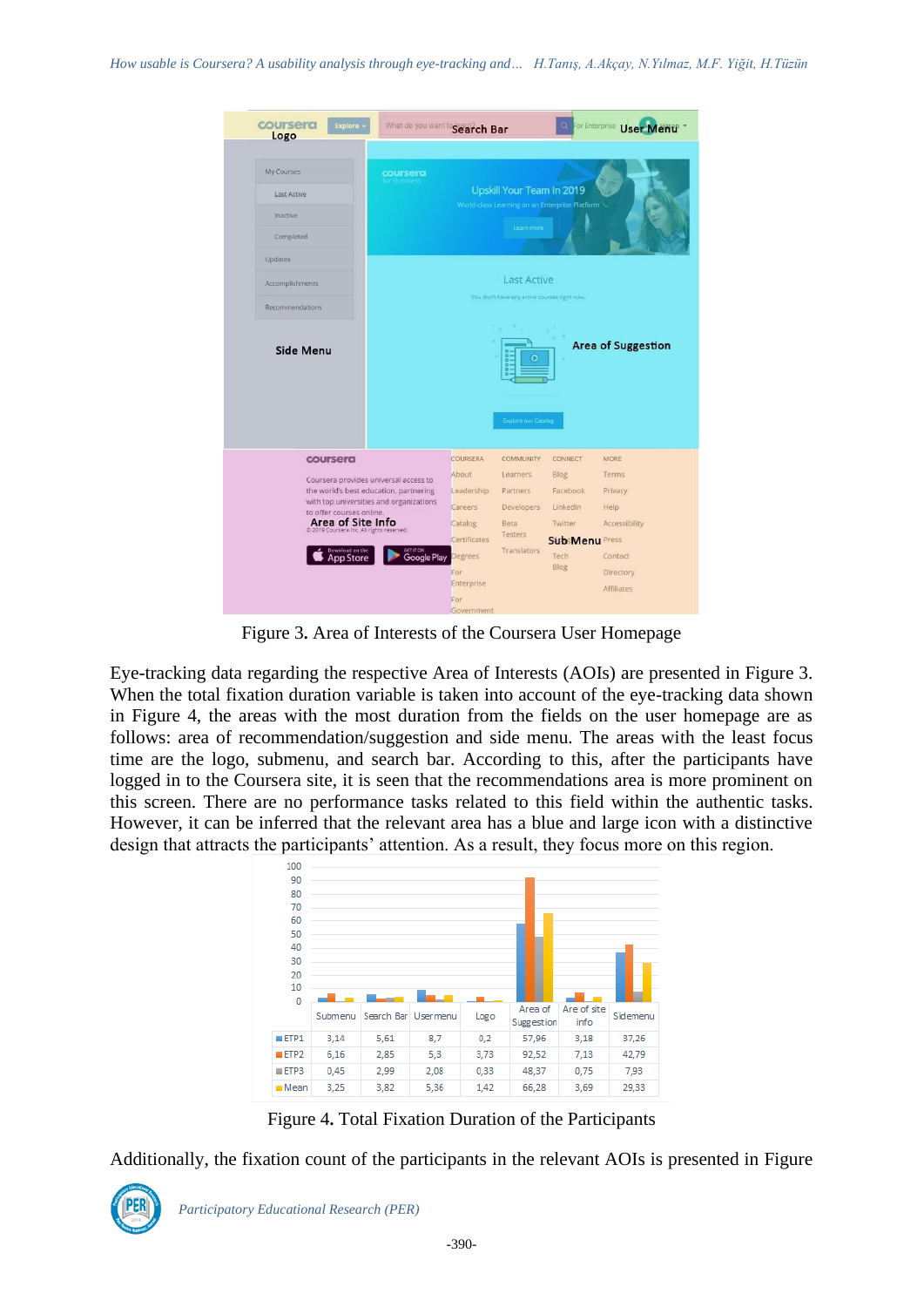5. The maximum fixation count found is 408. Although Internet users are generally familiar with menu area in web environments, the participants constantly focused on "area of suggestion" in this research while carrying out the tasks.



Figure 5**.** Total Fixation Count of the Participants

According to the total focus time and the number of fixation counts, one of the important findings is data on the search bar. Given the low success rate of the "Find courses in Turkish on social sciences" task (T2), eye-tracking data supports this case. In other words, it was found that the participants did not focus too much on the search bar field in the search task they failed. This means that the participants did not use the search bar on the Coursera user homepage to search for a specific course.

## **Discussion**

In this study, the usability of the Coursera learning environment was investigated to gain insight into the usability problems of MOOCs, which are mass educational environments, and to offer solutions for them. To determine the usability problems of the Coursera learning environment, the evaluations were made using different usability methods. In the study, effectiveness, efficiency, and satisfaction levels were analyzed, and the eyetracking method was used.

When the effectiveness of the Coursera learning environment was examined, the successful completion of the tasks showed that Coursera's usability is generally acceptable. This finding is in line with the results of previous studies. Pireva et al. (2015) concluded that Coursera's usability level is generally considered sufficient by the users. In a similar study, it was stated that users described Coursera as a usable environment (Tsironis et al., 2016).

While the participants were generally successful in performing the tasks given in the Coursera environment, they were having difficulty using advanced search options. The participants found and registered the courses they were looking for, but they had trouble finding explanations about the courses. It should be pointed out that the participants who are successful in finding and registering for the systems have a higher level of using computers and the Internet. Research by Şahin and Durdu (2012) also indicated that Coursera has similar design problems such as the absence of a password change page, difficult access to the help page. Thus, considering the effectiveness of a learning environment appealing to millions of people like Coursera, search options are generally designed for people with more computer and Internet experience. Therefore, universal design principles should be considered in the context of usability, and users with different levels of usage knowledge should be considered

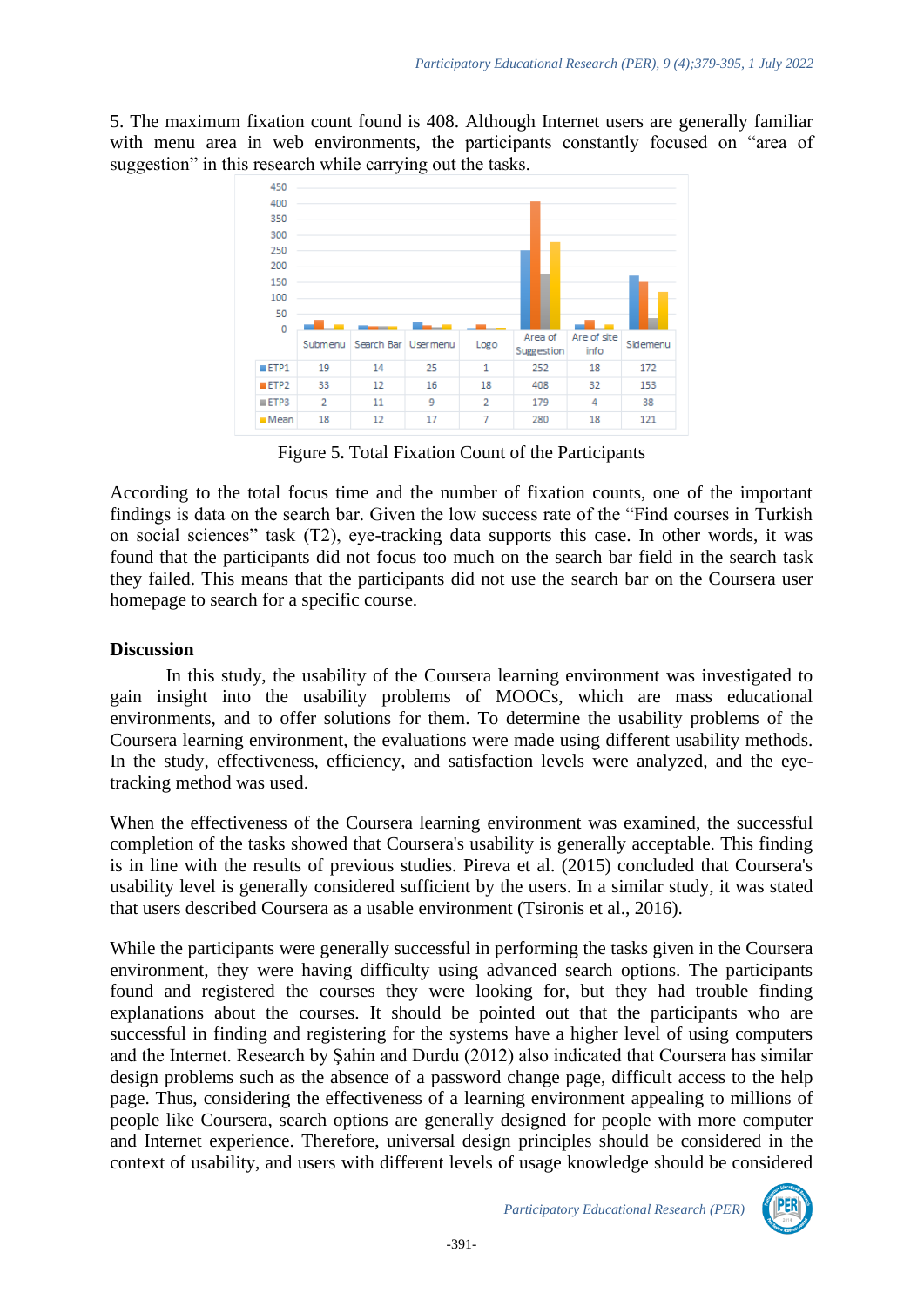in the design process (Dix et al., 2004; Shneiderman & Hochheiser, 2001).

The results regarding the efficiency level of the Coursera learning environment were determined by the time the participants spent on the tasks. While Coursera offers users acceptable efficiency, this situation has some limitations. For instance, the participants spent a lot of time on tasks such as using the site's search options and finding and registering courses. When the time spent on the tasks is examined, the participants who have a high level of computer and Internet literacy also completed the tasks in less time. In this regard, to increase the efficiency of the Coursera learning environment for all users, search options need to be redesigned and developed as a search feature is very important for a website and affects usability significantly (Nielsen, 2002).

The participants' opinions were also examined to determine the satisfaction level of Coursera. While most participants stated that it was difficult to use, people who have a higher level of computer and Internet experience said that they are satisfied with the usability of Coursera. The general complaint of the dissatisfied participants is the environment does not provide language support, and only a part of the site is translated into Turkish. Moreover, the participants had language problems, despite indicating their level of English as intermediate and advanced. İşgör, Şimşek, and Turan (2017) also found in their research that Coursera has a language support problem similar to the current study's findings. The literature emphasizes that language support is an essential feature in terms of the usability of a system (Becker  $\&$ Mottay, 2001; Nantel & Glaser, 2008). Thus, as stated in the participants' suggestions, it is essential to provide language support for Coursera's usability. Another reason that reduces the satisfaction of Coursera is the search options. Participants stated that search options should be improved as effectiveness and efficiency analysis support these assertions.

Eye-tracking data also supported the MOOC usability study. Similar data to the success rate in search tasks also appeared in eye-tracking data. When the heat map and eye-tracking metrics are examined, the participants do not focus too much on the search bar, which is an important function in the tasks. However, the user homepage's suggestion area and side menu area are the most focused regions. The process of suggesting a course to a user who has just registered in the Coursera environment is important. However, for the Coursera system, it may not be appropriate to interfere with a user for a possible course that s/he would like to register in the future. As Rayner (1998) states, the length of time the individual focuses on a particular region and the high number of fixation counts indicate the person's mental processing. Thus, in the search task, the participants' focus on the side menus and suggestions area, in general, is that these areas have a more attractive design structure than the other areas in terms of color, position, and shape. Additionally, traditional usability analysis techniques focus more on user performance rather than cognitive processes and could reveal fewer usability issues (Cooke, 2005). However, the eye-tracking method can measure efforts on a specific window or application page (Goldberg & Wichansky, 2003). Therefore, using the metrics of heat map, gaze plot, total fixation duration, and total fixation count in the research provided details about the cognitive process on specific tasks. For example, although many participants spent more time on the Leave Effective Speaking course" task (T9), it is difficult to understand why they spent too much time on the task. The heat map helped to reveal the problem regarding the design of leaving a course menu.

## **Suggestions**

As a result of the research, some design suggestions for the MOOC environment can

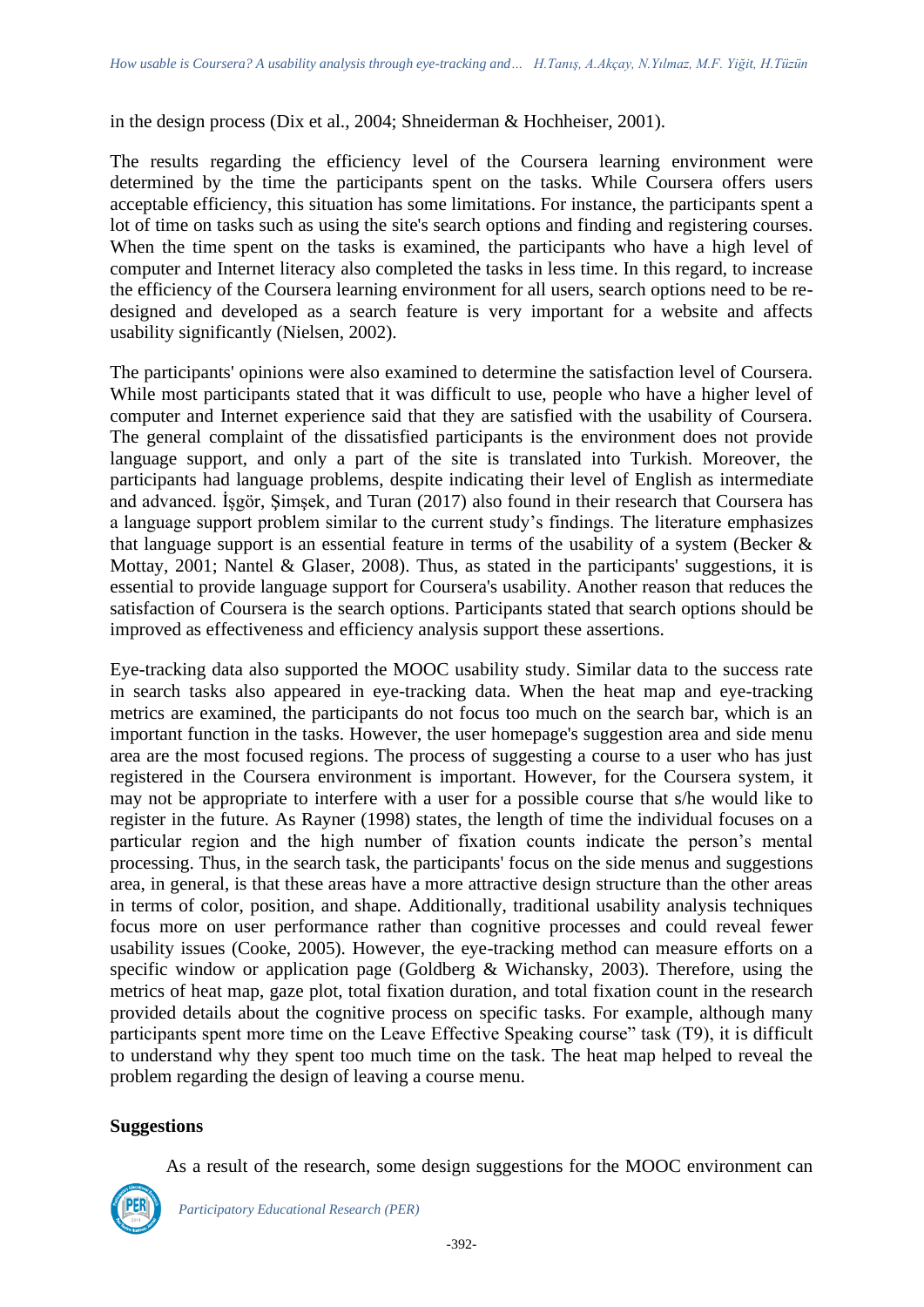be listed. First, the user interface of any MOOC should be precisely translated to the user's language as the users expect to understand what action happens during interactions of the environment. Second, the search function of the MOOCs should be easy to use. When users visit any MOOCs, they first go through the search bar to find appropriate courses. Lastly, in the study, it was determined that one of the participants who had good knowledge of English and computer skills could not leave the course. Hence, the triple-dot "..." mark next to the listed courses used to leave the system does not attract attention and is located in a problematic context. Therefore, using an icon or picture that is more noticeable may improve the leaving the course.

#### **Conclusion**

This study aimed to understand the usability issues of Coursera using ISO 9241-11 standard. The environment's effectiveness, efficiency, and satisfaction were evaluated with the authentic tasks performed in Coursera and the findings were supported by eye-tracking metrics such as fixation duration, fixation counts, heat maps, and gaze plots. The results of the study revealed that the levels of the effectiveness and the efficiency of the Coursera environment were seen as acceptable while the level of satisfaction of it was not. Since only the participants with a high level of computer and Internet experience were satisfied with the usability of the Coursera environment, others had difficulty. More interestingly, the findings showed that Coursera has inadequate language support even for the participants having intermediate and advanced levels of English. In conclusion, it is seen that Coursera has an effective and efficient environment in general but needs to be improved regarding the satisfaction level to include all learners using the Coursera.

#### **Limitations and Recommendations for Future Research**

In this study, various performance tasks were determined, and a usability study was conducted within the framework of effectiveness, efficiency, and satisfaction variables. Although data were collected from three participants through the eye-tracking method, there is a need for further studies related to different courses through collecting from MOOC environments based entirely on the eye-tracking method. Other MOOC environments would have different user interface designs which differentiate the usability issues. Therefore, research with the eye-tracking method on different courses would provide a design framework for MOOC environments. Lastly, the study was conducted with only one Turkish course (Effective Speaking). While the same design elements apply for each course, the usability test for different courses can be performed with other participants.

## **References**

- Abran, A., Khelifi, A., Suryn, W., & Seffah, A. (2003). Usability meanings and interpretations in ISO standards. *Software Quality Journal, 11*(4), 325-338.
- Arthana, I. K. R., Pradnyana, I. M. A., & Dantes, G. R. (2019). Usability testing on website wadaya based on ISO 9241-11. In Journal of Physics: Conference Series, 1165(1). Retrieved 10 January, 2022 from [https://iopscience.iop.org/article/10.1088/1742-](https://iopscience.iop.org/article/10.1088/1742-6596/1165/1/012012/pdf) [6596/1165/1/012012/pdf](https://iopscience.iop.org/article/10.1088/1742-6596/1165/1/012012/pdf)
- Becker, S. A., & Mottay, F. E. (2001). A global perspective on website usability. *IEEE Software, 18*(1), 54-61.

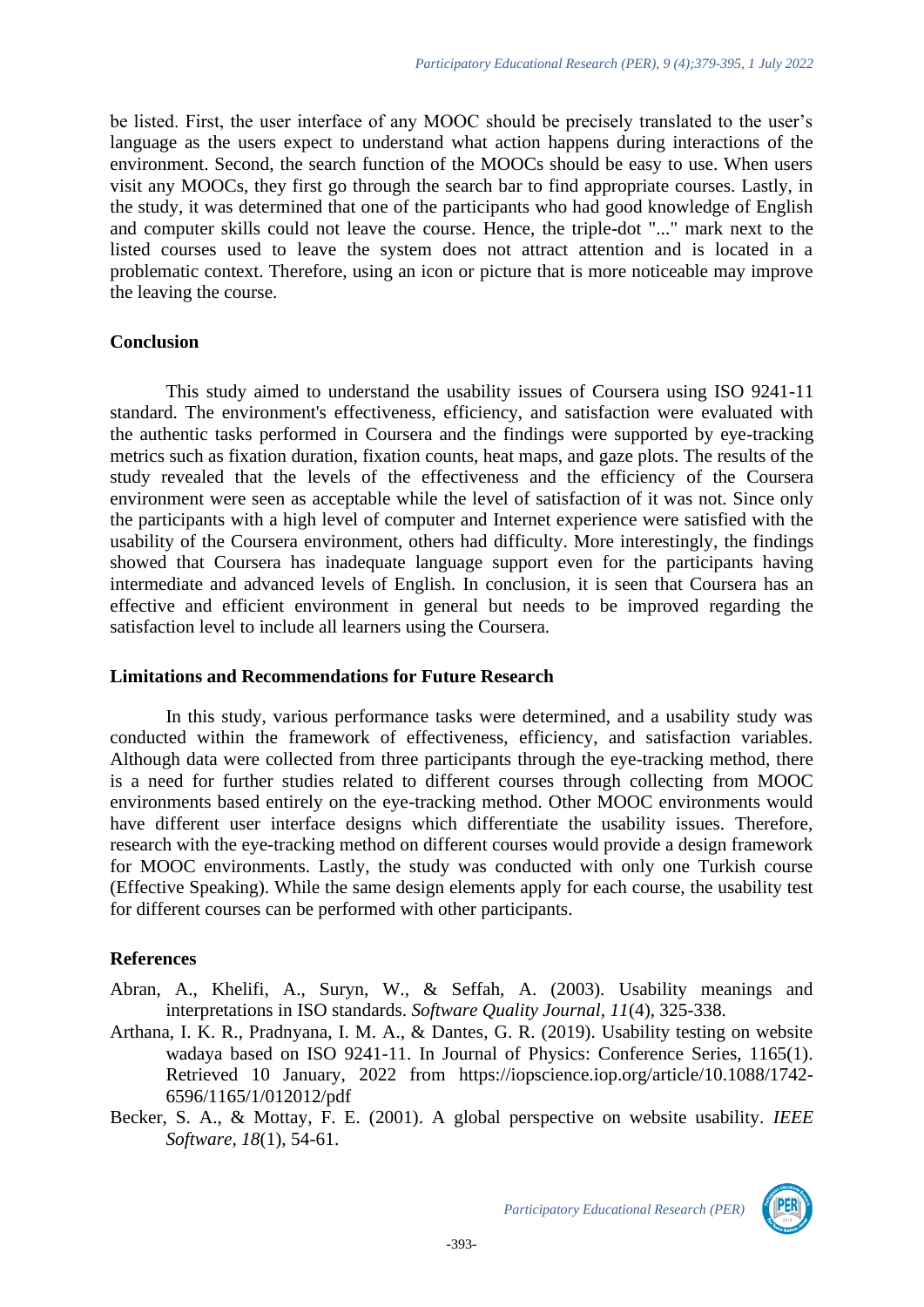- Classcentral (2021). A decade of MOOCs: A review of MOOC stats and trends in 2021. Retrieved 10 January, 2022 from [https://www.classcentral.com/report/moocs-stats](https://www.classcentral.com/report/moocs-stats-and-trends-2021/)[and-trends-2021/](https://www.classcentral.com/report/moocs-stats-and-trends-2021/)
- Creswell, J. W. (2003). *Research design: Qualitative, quantitative, and mixed methods approaches*. Thousand Oaks, Calif: Sage Publications.
- Cooke, L. (2005). Eye tracking: How it works and how it relates to usability. *Technical Communication, 52*(4), 456-463.
- Conole, G. G. (2013). MOOCs as disruptive technologies: Strategies for enhancing the learner experience and quality of MOOCs. *Revista de Educación a Distancia, 39*, 1-17.
- Dix, A., Finlay, J., Abowd, G. D., & Beale, R. (2004*). Human-computer interaction*. Edingburh: Pearson Prentice Hall.
- Espada, J. P., Rodríguez, C. C., García-Díaz, V., & Crespo, R. G. (2014). Method for analysing the user experience in MOOC platforms. In *Computers in Education (SIIE), International Symposium, 2014* (pp. 157-162). IEEE.
- Goldberg, J. H., & Wichansky, A. M. (2003). Eye tracking in usability evaluation: A practitioner's guide. In J. Hyona, R. Radach, & H. Deubel (Eds.), *The mind's eyes: Cognitive and applied aspects of eye movements* (pp. 493–516). North-Holland.
- Green, D., & Pearson, J. M. (2006). Development of a web site usability instrument based on ISO 9241-11. *Journal of Computer Information Systems, 47*(1), 66-72.
- Gütl, C., Rizzardini, R. H., Chang, V., & Morales, M. (2014). Attrition in MOOC: Lessons learned from drop-out students. In *International Workshop on Learning Technology for Education in Cloud, 2014* (pp. 37-48). Springer International Publishing.
- Hone, K. S., & El Said, G. R. (2016). Exploring the factors affecting MOOC retention: A survey study. *Computers & Education, 98*, 157-168.
- Hussain, A., Mkpojiogu, E. O., & Hussain, Z. (2015). Usability evaluation of a web-based health awareness portal on smartphone devices using ISO 9241-11 model. *Jurnal Teknologi*, *77*(4), 1-5.
- International Organization for Standardization (ISO) (2018). *ISO 9241-11: Ergonomic Requirements for Office Work with Visual Display Terminals (VDTs)', Part 11: Guidance on Usability Specification and Measures. Technical Report.* Retrieved January 05, 2020 from <https://www.iso.org/standard/63500.html>
- İşgör Şimşek, E. & Turan, B. O. (2017). Evaluation of massive open online courses (MOOC) usability in mobile platforms. *Mersin University Journal of the Faculty of Education, 13*(2), 595-608.
- Kelekçi, A. (2019). *EEG with the device usability study: Example of a massive open online course environment* (Unpublished master's thesis). Afyon Kocatepe University, Turkey.
- Mackness, J., Mak, S. F. J., & Williams, R. (2010). The ideals and reality of participating in a MOOC. In *Proceedings of the Seventh International Conference on Networked Learning* (pp. 266-275).
- Mackness, J., Waite, M., Roberts, G., & Lovegrove, E. (2013). Learning in a small, taskoriented, connectivist MOOC: Pedagogical issues and implications for higher education. *International Review of Research in Open & Distance Learning, 14*, 140- 159.
- McAuley, A., Stewart, B., Siemens, G., & Cormier, D. (2010). The MOOC model for digital practice. Retrieved 10 January, 2022 from [http://www.davecormier.com/edblog/wp](http://www.davecormier.com/edblog/wp-content/uploads/MOOC_Final.pdf)[content/uploads/MOOC\\_Final.pdf](http://www.davecormier.com/edblog/wp-content/uploads/MOOC_Final.pdf)
- Nantel, J., & Glaser, E. (2008). The impact of language and culture on perceived website usability*. Journal of Engineering and Technology Management, 25*(1), 112-122.



*Participatory Educational Research (PER)*